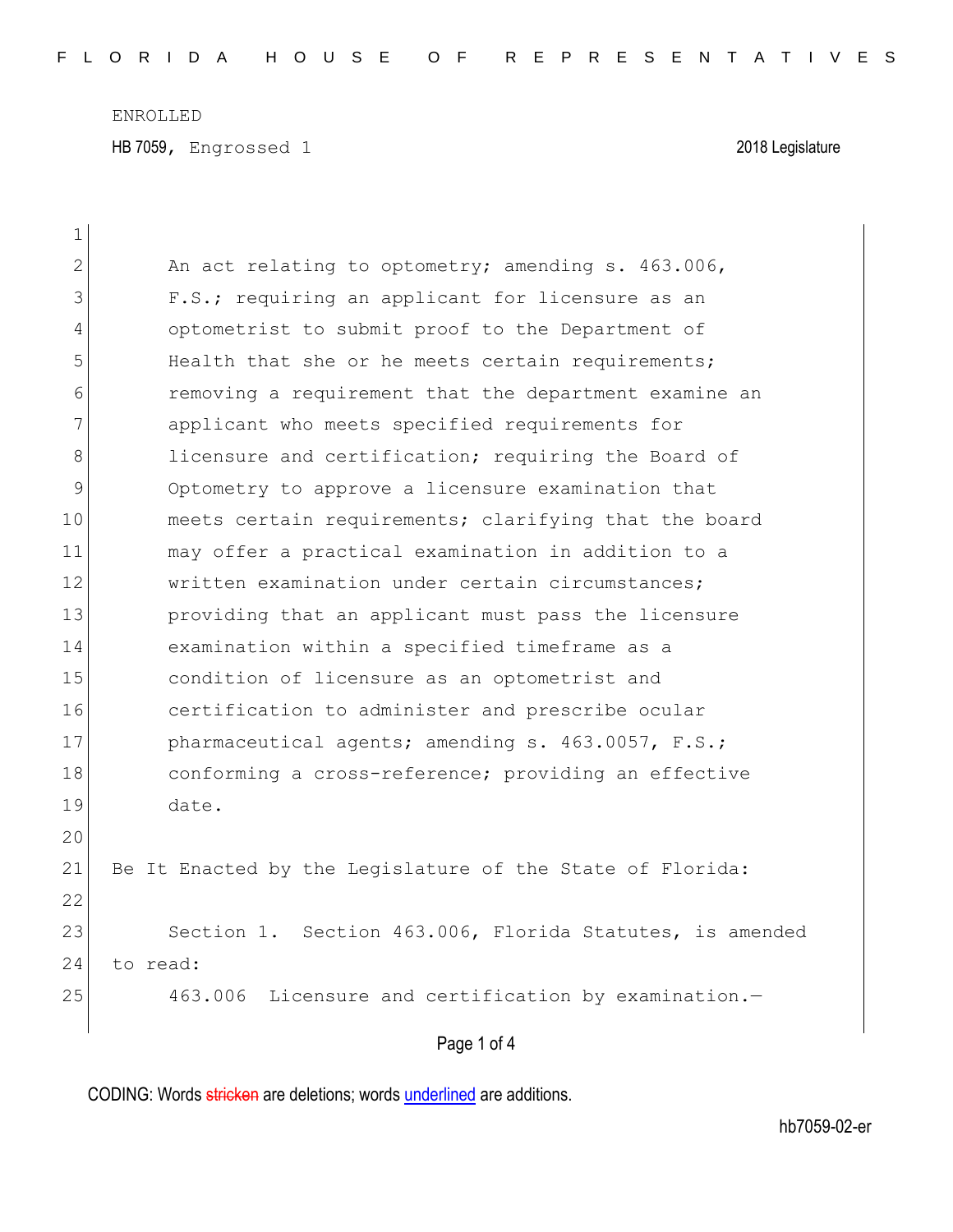ENROLLED HB 7059, Engrossed 1 2018 Legislature

Page 2 of 4 26 (1) Any person desiring to be a licensed practitioner 27 pursuant to this chapter must shall apply to the department and 28 must submit proof to take the licensure and certification 29 examinations. the department that she or he shall examine each 30 applicant who the board determines has: 31 (a) Has completed the application forms as required by the 32 board, remitted an application fee for certification not to 33 exceed \$250, remitted an examination fee for certification not 34 to exceed \$250, and remitted an examination fee for licensure 35 not to exceed \$325, all as set by the board. 36 (b) Submitted proof satisfactory to the department that 37 she or he: 38  $\frac{1}{1}$  Is at least 18 years of age.  $39$  (c)  $2$ . Has graduated from an accredited school or college 40 of optometry approved by rule of the board. 41 (d)  $3.5$  Is of good moral character. 42 (e) 4. Has successfully completed at least 110 hours of 43 transcript-quality coursework and clinical training in general 44 and ocular pharmacology as determined by the board, at an 45 institution that:  $46$  1.<del>a.</del> Has facilities for both didactic and clinical 47 instructions in pharmacology; and 48 2.b. Is accredited by a regional or professional 49 accrediting organization that is recognized and approved by the 50 Commission on Recognition of Postsecondary Accreditation or the

CODING: Words stricken are deletions; words underlined are additions.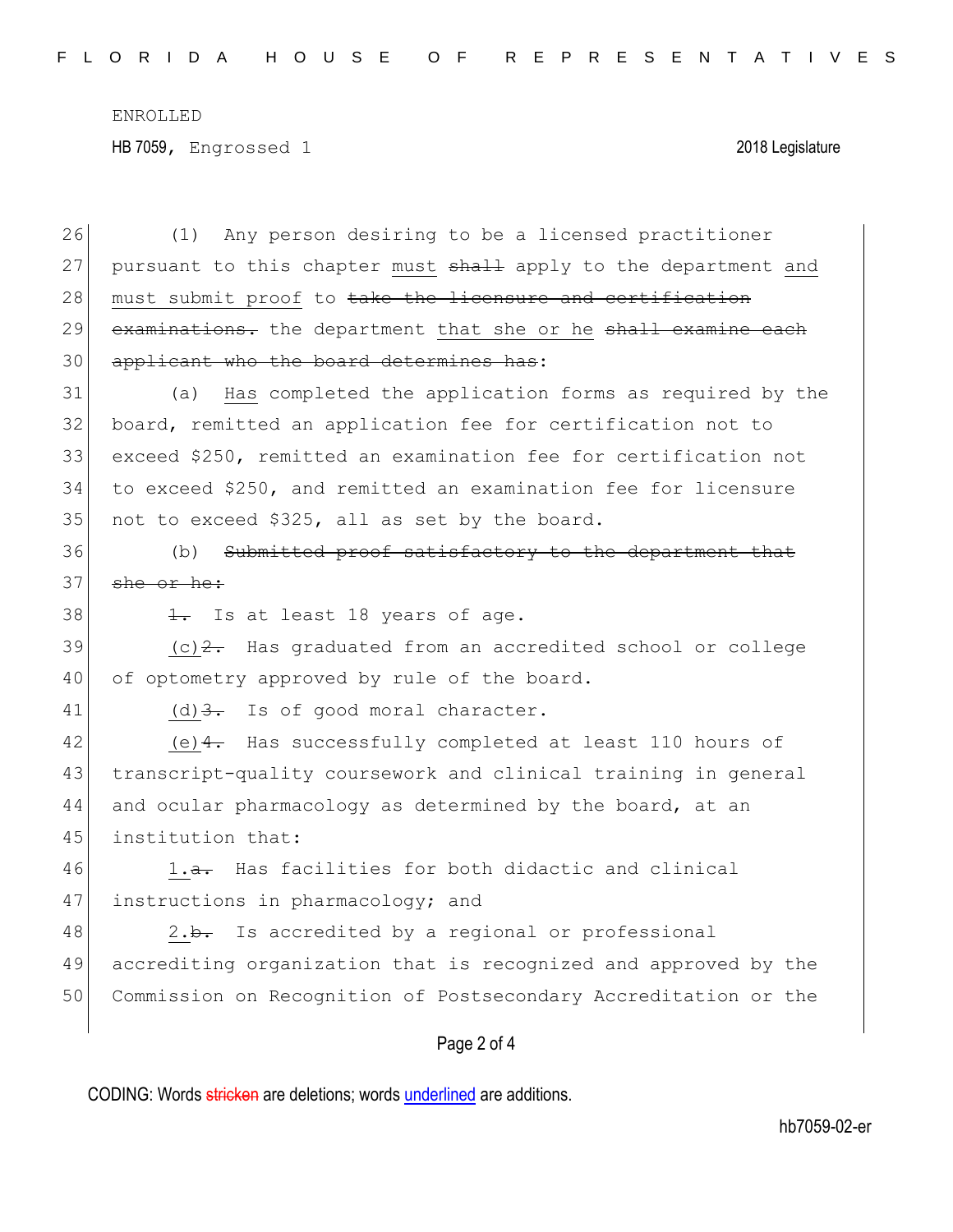ENROLLED HB 7059, Engrossed 1 2018 Legislature

51 United States Department of Education.

 $(f)$   $\frac{5}{7}$  Has completed at least 1 year of supervised experience in differential diagnosis of eye disease or disorders as part of the optometric training or in a clinical setting as 55 part of the optometric experience.

56 (2) The board shall approve a licensure examination 57 consisting  $shall$  consist of the appropriate subjects and 58 including applicable state laws and rules and general and ocular 59 pharmacology with emphasis on the use and side effects of ocular 60 pharmaceutical agents. The board may by rule substitute a 61 national examination as part or all of the examination and, 62 notwithstanding chapter 456, may by rule offer a practical 63 examination in addition to a the written examination.

64 (3) Each applicant who submits proof satisfactory to the 65 board that he or she has met the requirements of subsection  $(1)$ , 66 who successfully passes the licensure examination within 3 years 67 before the date of application or after the submission of an 68 application, and who otherwise meets the requirements of this 69 chapter is entitled to be licensed as a practitioner and to be 70 certified to administer and prescribe ocular pharmaceutical 71 agents in the diagnosis and treatment of ocular conditions. 72 Section 2. Subsection (3) of section 463.0057, Florida 73 Statutes, is amended to read: 74 463.0057 Optometric faculty certificate.-

75 (3) The holder of a faculty certificate may engage in the

Page 3 of 4

CODING: Words stricken are deletions; words underlined are additions.

hb7059-02-er